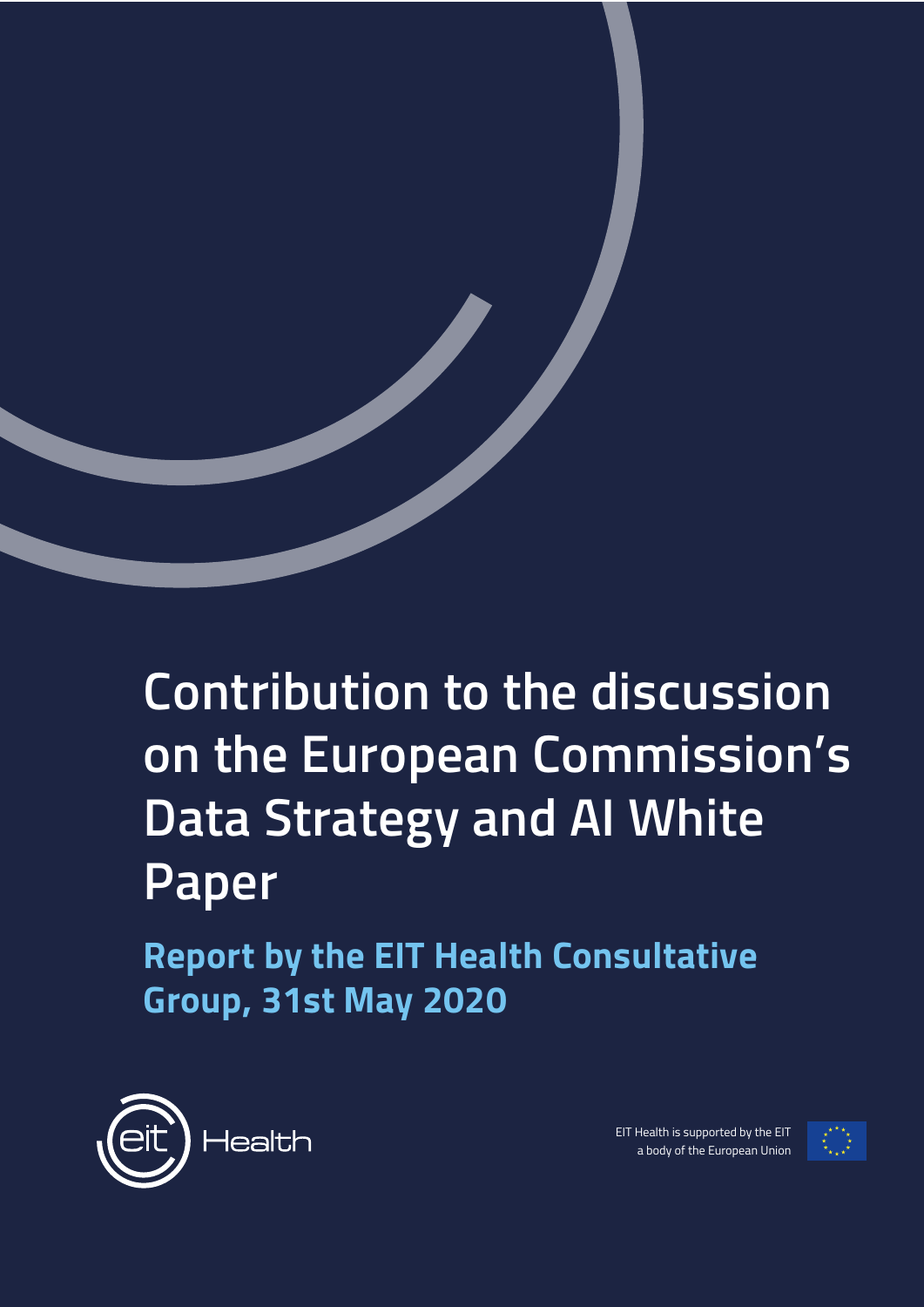### Introduction

EIT Health welcomes the European Commission's White Paper on AI and the Communication on a European Strategy for Data of 19 February 2020.

EIT Health is a network of approximately 150 partners, made up of leading organisations and institutions from academia, business, research and healthcare delivery brought together to answer some of the biggest healthcare and ageing challenges facing our society today. As a Knowledge and Innovation Community (KIC) of the European Institute of Innovation and Technology (EIT), EIT Health collaborates across borders via: innovation projects, entrepreneurship/business creation, and professional education incubation.

EIT Health has set up a small Consultative Group (CG) of senior leaders from some of its partner organisations to provide views on policy issues in health innovation raised by the European Commission or other European Institutions. The Group does not seek consensus, but rather intends to provide informed views to support policymakers with evidence and thoughtful reflections from the 'coal face' of innovation in the sector.

The EIT Health CG provides this document as a contribution to the related public consultations and, more generally, as input to EU-level policymaking. Separately from this document, the EIT Health CEO will propose EIT Health actions to advance the data and AI health innovation ecosystem in Europe.

Although the discussions of the CG began before the COVID-19 pandemic had made a significant impact in Europe, it has necessarily sharpened our reflections on issues of data and AI and the wider Digital Strategy. It has also allowed us to note the positive and fast change in the way in which policy and regulatory actors and experts from the clinical and front-line have collaborated as they have pulled together to respond to the challenges of COVID-19.

The sections below set out the key areas of input to EU policy makers in responding to the particular regulatory and policy needs of the use of AI and data-rich solutions in health and healthy aging innovation. They all relate to the themes of the Data Strategy and AI White Paper:

- 1. Securing access to data clarity of data processing rules, security and availability of data
- 2. Building trust in AI the transparency and explainability of AI
- 3. Risk management
- 4. Applicability and application of existing medical/health legislation, including liability
- 5. International dimension

A conclusion from our reflection is that we need to move towards health as a learning system in Europe, and step up the possibilities for innovators, regulators and policymakers, industry - small and large-, citizens, providers, practitioners, and insurers to learn from each other, to collaborate and to share data and AI tools, and to do so in trusted settings.

We also need, as the EU, to engage strongly internationally. The biggest players in health are global companies but there is no interest as close to the heart of individual citizens and national governments as health.

We urgently need to follow-up on these conclusions, in the interest of citizens, for economic opportunities and jobs in Europe, to sustain our public health systems, and to defend our sovereignty. EIT Health can and will play a role in this.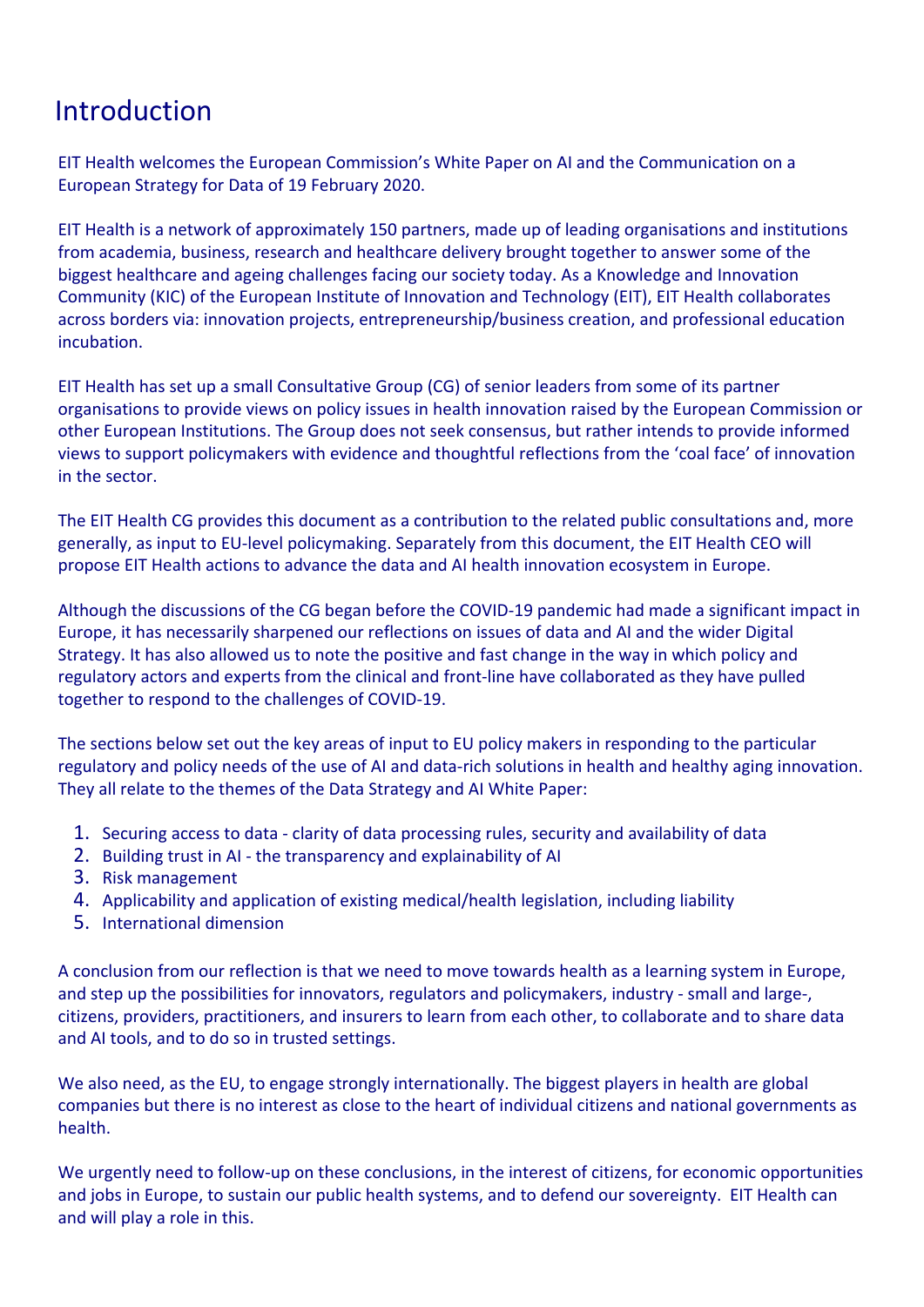### Securing access to data - clarity of data processing rules, security and availability of data

Innovation in the health and healthy aging sector, whether in pharmaceuticals, devices, software or processes, will almost always demand the use of sensitive data coming from patients' medical records, trials, ambient data collected in healthcare settings and data from everyday life recording movements, food intake, sleep patterns, moods and a myriad of other factors. Since 2018, the use of such data in Europe has been governed by the General Data Protection Regulation (GDPR), the purpose of which is to balance free movement of data in the internal market with the rights and interests of individuals.

The complexity of this balance has come into stark focus as the Member States respond to the COVID-19 crisis, and in particular as they begin to use smart phone applications for contact tracing as a means of managing the spread of infection. This begs questions not only of the ethics of the primary use of such data in the interest of public health, but also the re-use of patients' data for research into new medicines and a potential vaccine. The [Guidance o](https://edpb.europa.eu/our-work-tools/our-documents/guidelines/guidelines-032020-processing-data-concerning-health-purpose_en)f the European Data Protection Board on the secondary processing of health-related data in the context of COVID-19 research noted that the GDPR should not hinder measures taken in the fight against the COVID-19 pandemic, and reminded data controllers that the GDPR should be seen as a tool to support innovation and research, not as a measure to be fought against. While EIT Health welcomes this reminder, it remains true that many questions concerning the application of the GDPR in the use of health-related data for research, innovation and healthcare delivery are still unanswered. Three issues of particular concern were discussed by the CG with respect to the clarity of the rules on data processing: the fragmentation of the way in which the GDPR is applied to data processing for research, the need for guidance on security of health data processing and health data availability. These concerns are outlined below:

### *i) Addressing the fragmentation of the GDPR and its wider challenges for research and innovation*

Article 6(1) of the GDPR provides six legal bases for data processing, which must be complemented by one of the exceptions to the general rule prohibiting the processing of sensitive data set out in Article 9 (2)(aj). Several, but notably not all, Member States (MS) currently state that consent per Article 6(1)(a) and explicit consent per Article 9(2)(a) are the appropriate legal bases to be used for health-related research purposes. Others, however, have chosen a different route, making public interest in public health or research (articles 9(2)(i) and (j) respectively) the preferred legal basis for such processing. This has led to a fragmented interpretation of GDPR across Europe, which in turn has a significant impact on research conducted over several MS.

In a MS where consent is used as the legal basis for health-related data processing, a further problem for research has arisen. The use of consent as the legal basis activates several other rights under GDPR: the right to withdraw consent, to demand erasure of the data and the right to receive a portable copy of any data processed. These rights can create many problems for researchers: withdrawal of consent to use data in research once research has started can cause significant disruption; and erasure of data from a study can undermine the integrity of the study. The rights of erasure and portability may also be very difficult for a researcher to comply with in practice, since the extraction of one person's data from a large study will often be logistically difficult, if not impossible. The GDPR provides that both these rights may be limited where the processing of data is necessary for a task carried out in the public interest, but as 'public interest' is a term interpreted variably across the EU this may too lead to fragmentation of the GDPR.

In addition to fragmentation in the interpretation of the GDPR, it should be noted that health and life sciences researchers will also have to comply with national level laws on confidentiality and where researchers are healthcare professionals, deontological codes will also set ethical demands which may vary significantly between countries.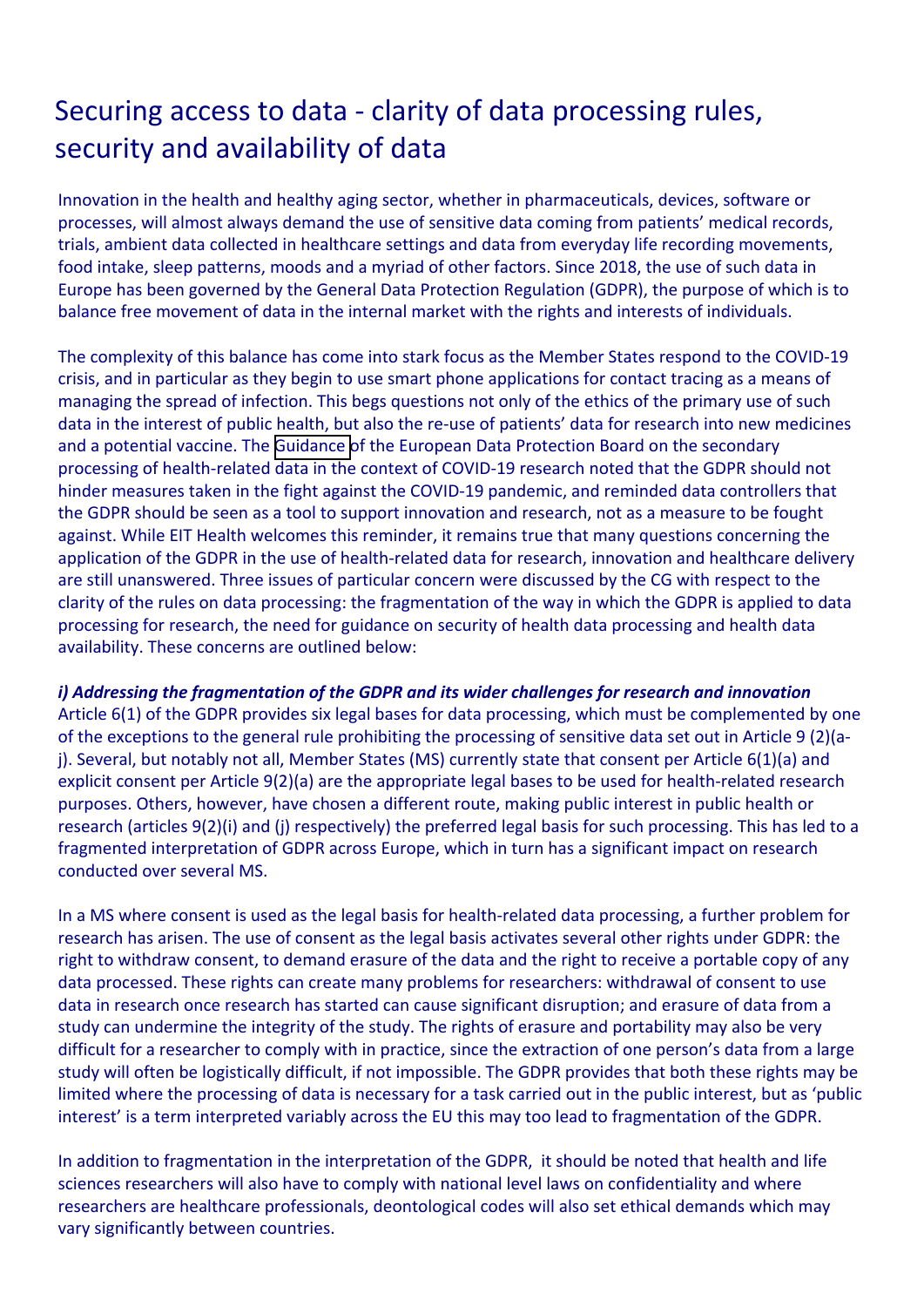As well as issues of fragmentation limiting cross-border research, the GDPR can itself also create challenges for researchers and innovators because despite creating a derogation to allow the use of health-related data for public interest scientific research purposes (Article 5(1)(b), it does not define the terms 'public interest' or 'scientific research'. The EDPB in its Guideline on Consent in GDPR of May 2020 noted that interpretation of 'scientific research' may not be stretched beyond its common meaning and recommended that it is understood to mean a research project set up in accordance with relevant sector-related methodological and ethical standards and conducted in conformity with good practice. Given that innovative research, notably using tools such as AI, will not necessarily benefit from wellestablished good practices and guidelines it is important for national and EU level bodies to work together to develop and promote such guidelines.

In addition to the lack of definition of the term 'research', the GDPR also lacks definition of concepts such as data minimisation, which is required as a core principle of data protection (Article 5 (1)(c). The concept of data minimisation is often diametrically opposed to an innovative research agenda and thus again to significant interpretation to balance the risks and benefits of including specific fields within a research dataset. As well as a lack of definition of the term 'research', the GDPR also lacks definition of concepts such as data minimisation, which is a core principle of data protection (Article 5  $(1)(c)$ ). The concept of data minimisation is often diametrically opposed to an innovative research agenda and thus significant interpretation to balance the risks and benefits of including particular fields within a research dataset. This has particular implications for healthcare data where highly sensitive data might also contain critical insights. While the use of safeguarding tools like pseudonymisation could be used to address this challenge to some extent, the de-identification of data at scale, particularly for unstructured data, is a technically non-trivial undertaking. The legal landscape for the use and re-use of data for research and innovation in health and healthy aging is, in some countries, therefore not only very difficult to negotiate, but is also variable across the EU, making cross-border and large-scale research difficult.

*Recommendation: EU or EDPB to adopt guidance that recommends MS to adopt legislation that harmonises the legal base to be used for the processing of health data for scientific research and innovation.*

*Recommendation: EU or EDPB to provide clarity to the terms 'scientific research' and 'public interest' in the research setting to create clarity on the interpretation of GDPR Article 5(1)(b).* 

#### *ii) Data Security*

One of the primary purposes of the GDPR is to ensure that data are processed in a secure manner. Recognising digital security is a fast-moving science and that legislation could not keep pace with the developments in this sector, the GDPR calls for 'privacy by design' but is intentionally silent on how this should be technologically implemented. To address this, Article 89(1) requires MS to adopt rules to implement safeguards when data are processed for scientific research purposes. As in other aspects of the GDPR, the call for national level guidance has the potential to cause fragmentation of interpretation of the law. Here again, EU level guidance to drive uniformity would be highly beneficial.

Given the highly technical nature of security, it is recommended that such guidance is developed in close co-operation with technical advisory bodies such as ENISA, and that the European Union provides support for the development of open-source security tools that can create a base for future cross-border data sharing initiatives for research.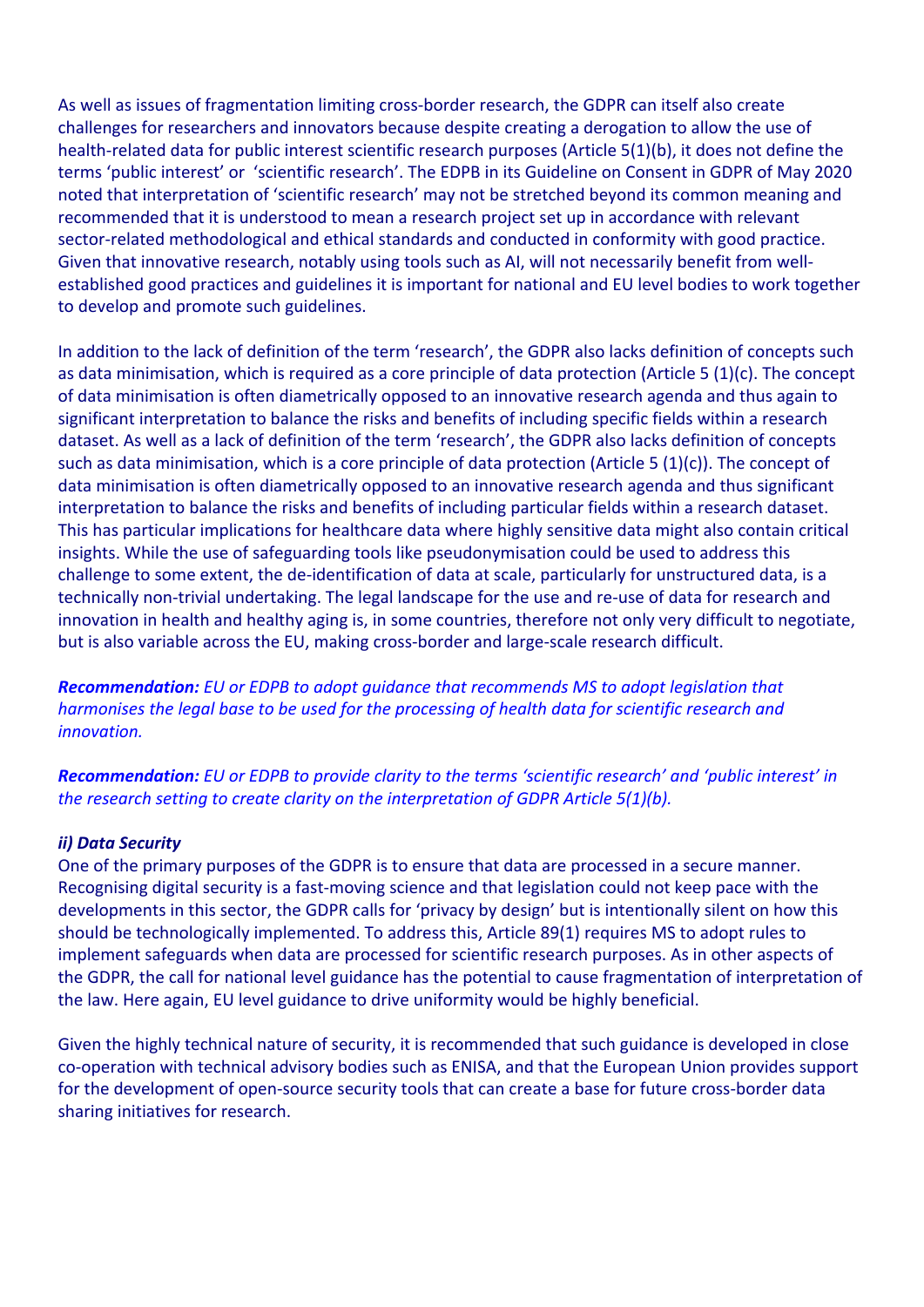The call for greater collaboration on security tools and standards is, however, not only to address the needs of researchers and innovators, but also to address the safety and sustainability of the healthcare and healthy aging sector itself. The recent spate of cyber-attacks on hospitals and research labs has heightened awareness of the need for a more co-ordinated strategy for security in research settings. COVID-19 has demonstrated beyond doubt the need for collaborative research across EU borders, but those efforts and the funds invested in them are severely undermined when research is misappropriated or compromised due to organised hacking.

*Recommendation: The guidance of ENISA should be used to develop EU level recommendations on core data security requirements and further investments should be made to develop common security tools and methods that MS may reference in the context of legislation adopted pursuant to Article 89(1).*

*Recommendation: EU Institutions, MS and third countries should collaborate to develop new models to allow for timely access to data for international research and innovation initiatives.*

#### *iii) Data availability (interoperability, quality and altruism)*

Both the Data Strategy and the White Paper on AI underline the importance of the availability of data as the fuel for a wide range of innovations, including AI. Both documents also highlight the health sector as a significant but also high-risk user of data. For a European Health Data Space to flourish, and for AI tools to be trained, the issue of availability must be addressed, which includes technical issues such as data interoperability and quality as well as novel concepts such as data altruism.

A significant body of standards for interoperability of digital health systems have been created by both general standards development organisations such as IEEE and ISO as well as health sector specific organisations, such as Health Level Seven (HL7) and the Clinical Data Interchange Standards Consortium (CDISC) HL7 and CDISC to ensure the ability to share and manage information between devices and information systems within and across organisational boundaries. European funds have been used extensively in developing and promoting these standards, but interoperability remains a significant challenge and standards are not implemented as widely as they could be. A key step to ensuring wider use of standards, and thereby driving up interoperability, is that health sector procurers mandate adherence to common standards in their technical specifications. The European Commission, in setting the requirements for public procurements above a certain monetary value, could do much to increase the use of such mandates.

The development of good digital health systems also requires that data are of good quality, not least when data are used to build, train and validate AI tools. Standards for data quality are fragmented across Europe and demand action at EU level to ensure that a high common standard for health data quality can be achieved, a crucial element in building the trust of clinicians and patients in the capacity and value of digital health. The percentage of valid data in datasets is only around 60% (due to incompleteness and wrong data). $1$ 

One of the objectives set out in the Communication on Data Strategy is to make it easier for individuals to allow the use of the data they generate for the public good, if they wish to do so (known variably as, 'data altruism' and 'data donation'). While data altruism could serve as a useful tool to drive greater data solidarity in Europe and could address the need for more health-related data to be available to researchers and innovators, an over-reliance on donated data or data altruism should be carefully examined. When data are obtained through such mechanisms, this may impact negatively on the representativeness of data, as data will come from a self-selecting group.

1. FAIR related work, see https://www.fair4health.eu/storage/files/Resource/15/D23%20Guidelines%20for%20implementing%20FAIR%20Open%20Data% 20policy%20in%20health%20research.pdf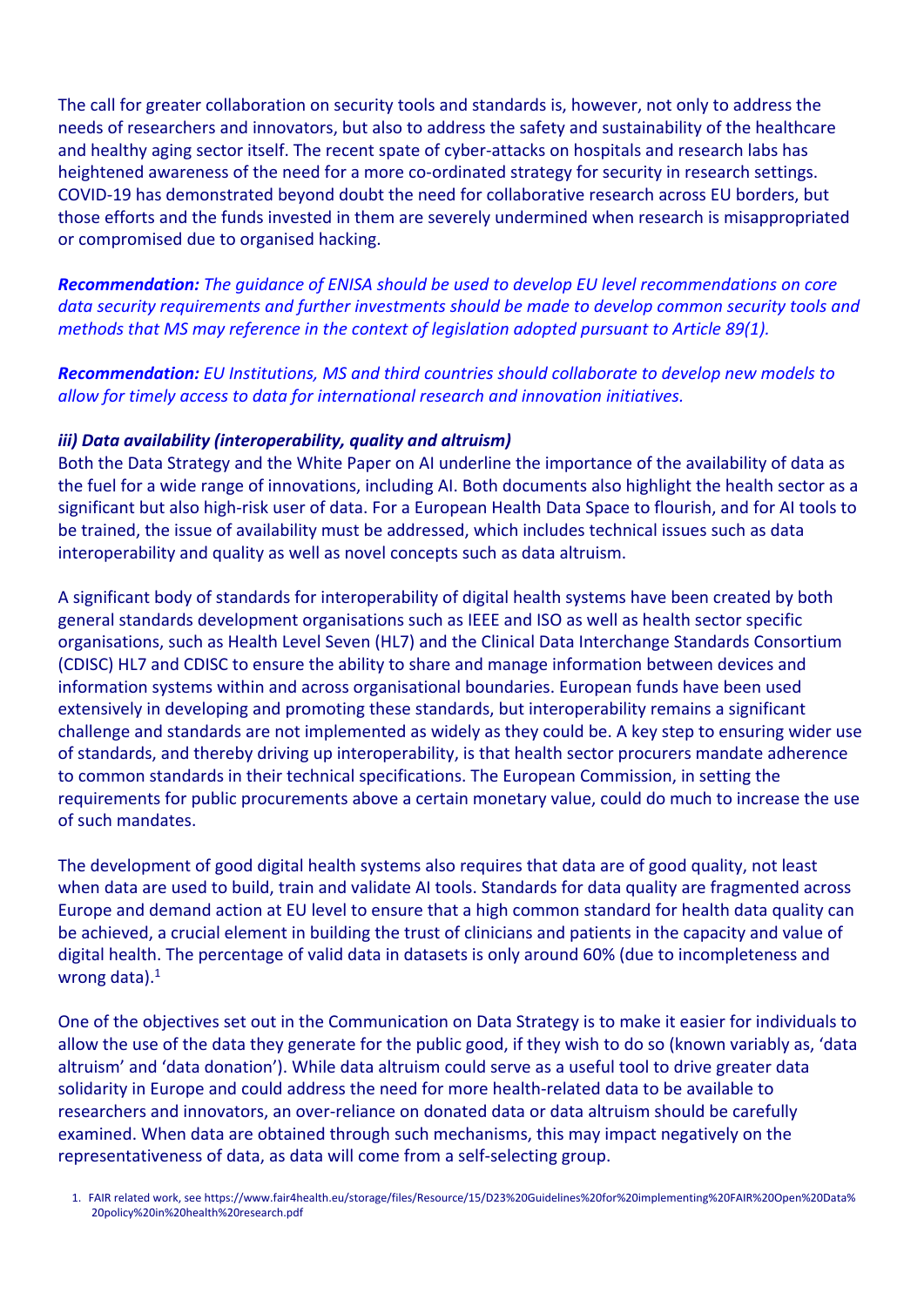The focus of EU level initiatives to facilitate more data flow should therefore be on developing trust and robust governance in the way in which data are handled, rather than focusing primarily on obtaining data directly from data subjects. A key tool in doing this could be the adoption of a Code of Conduct which is developed in co-operation between data subjects (patients), data users (researchers and innovators) and data controllers who will have ultimate responsibility for the safe and proper handling of data.

*Recommendation: The European Commission should explore fuller use of public procurement guidelines to ensure greater uptake of health data standards to build trust in data interoperability and quality.*

*Recommendation: In the context of the European Health Data Space, the European Commission should explore a range of approaches, including controlled access to disease registries, to ensure better availability of aggregated heath data for research.* 

*Recommendation: Any system to develop data altruism should be supported by clear legal guidance and, where appropriate, Codes of Conduct as set out in Article 40 GDPR to ensure that the perspective of all stakeholders can be addressed.* 

#### *International developments*

The GDPR is being seen as a global example of best practice and is being followed in many other jurisdictions. However, it remains true that the European stance on data privacy and access to data for research is stricter than that in force in our major global competitors such as USA and China. The fragmentation in GDPR interpretation outlined above as well as strict reliance on consent in some EU countries could undermine European capacity to be global innovator. We must ensure that the right balance is struck between the protection of fundamental rights and the needs of innovation and research to ensure that Europe does not fall behind in the race to find innovative, affordable and sustainable solutions for healthcare and healthy aging.

Furthermore, new models of co-operation with respect to data sharing between researchers and innovators around the world must be addressed. Feedback from the US Mission to the EU<sup>2</sup> on the evaluation of the GDPR noted that since the implementation of GDPR, important joint health research between U.S. and EU based universities and research institutions has been impeded. The route of the impediments is seen both in the fragmentation of the interpretation of the GDPR noted above, as well as the complexity of reaching data sharing agreements between the USA and EU. The letter states that the U.S. National Institutes of Health has successfully negotiated only one data sharing agreement with a European counterpart since the enactment of GDPR, and calls for greater ease in carrying out longer term international cooperation on joint health, so that the objective of human health can be reached alongside the fundamental right to privacy.

While the GDPR does provide for international data transfers using rules of data protection law equivalence, binding corporate rules, Standard Contraction Clauses and devices such as the privacy shield, these will not always be sufficient to cover the needs of research and innovation. Article 49(4) recognises this by allowing for EU or national level legislation to provide for transfer to data outside of the EU if this is necessary for important reasons in the public interest. As research is very often in the public interest, the EU should seek to find an appropriate legal basis in order to facilitate better EU-International research while respecting European data protection rules.

<sup>2.</sup> https://ec.europa.eu/info/law/better-regulation/have-your-say/initiatives/12322-Report-on-the-application-of-the-General-Data-Protection-Regulation/ F514088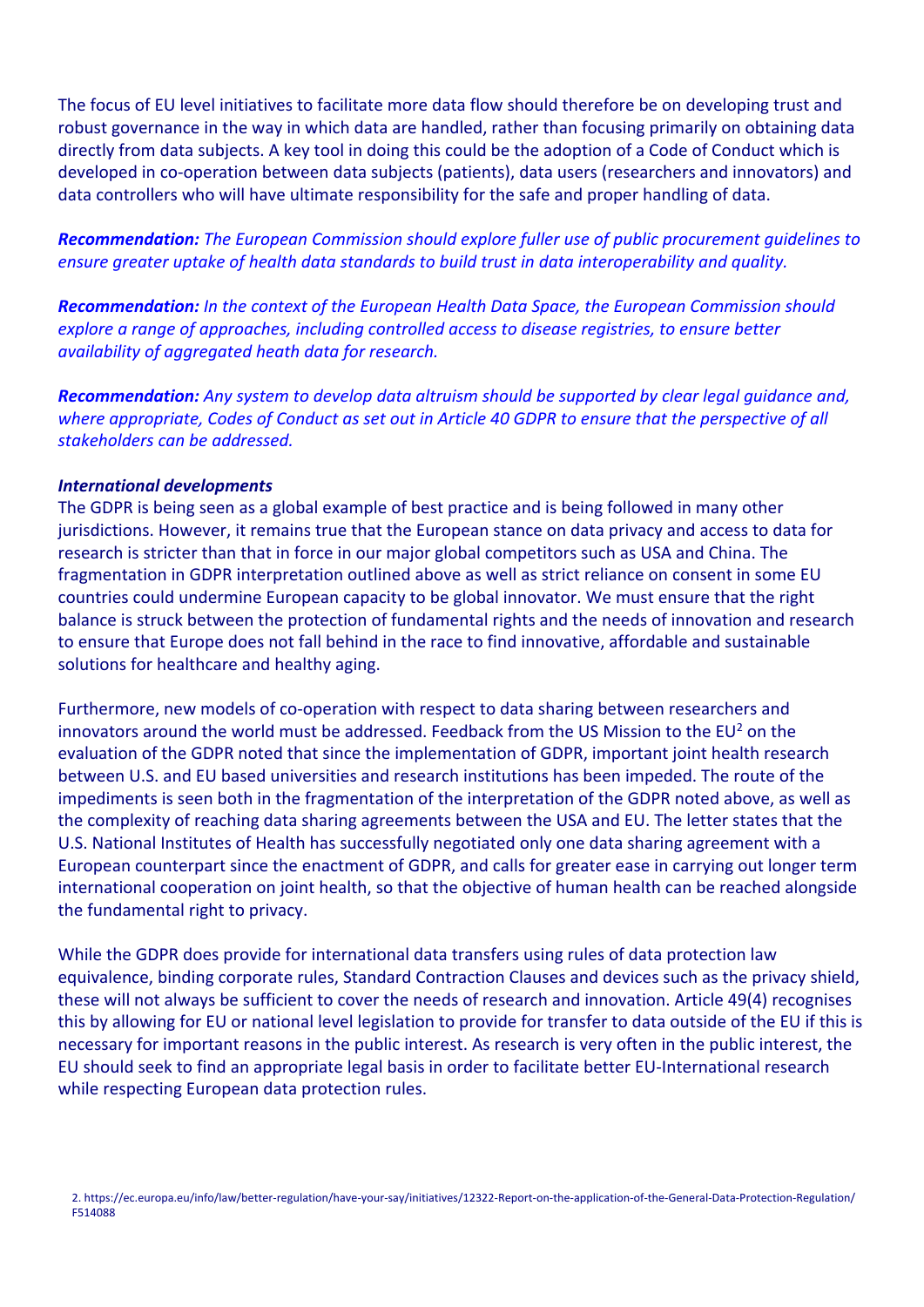### Building trust in AI - the transparency and explainability of AI

The introduction of AI-enabled systems to support, or even make decisions autonomously, poses major challenges in critical domains where a close interaction with human agents takes place. This is particularly true in the health and healthy aging sector where Machine Learning is starting to acquire traction and relevance due to its potential to complement, or even improve, the diagnosis capabilities of medical doctors (e.g. radiological images analysis to detect tumours or to triage patients). It is also gaining in importance in medical logistics, where predictive algorithms can be used to forecast healthcare resources and staff needs. The coexistence of such intelligent software agents with the human medical experts demands a very high level of trust before the successful and definite adoption of AI to support clinical processes will be fully embraced. This demands a certain amount of transparency of AI systems and the capacity explain how the algorithms that underpin the AI work - the so called explainability.

The Guidelines of the High-Level Expert Group and the Communication on Building Trust in Human-Centric Artificial Intelligence call for the transparency on the way in which AI algorithms work and transparency of the data sets that were used to test, train, and validate algorithms of AI. While the sentiment behind this call is well accepted, the practicality of it should be carefully examined. The practicalities of enforcing full transparency in such a way that would allow a regulator to fully understand and assess the fairness and fitness for purpose of an algorithm is highly complex, and some would say impossibly complex. Data scientists with years of experience in developing AI, including some represented on the CG, insist that opening the 'black box' of AI is neither possible nor useful. The call for transparency should therefore not be confused with a capacity to explain how the algorithm works.

The key to building trust in AI is unlikely to be transparency of vast volumes of data, but rather robust explanations of how the algorithm is used to make a decision. Such explanations will have to be developed in such a way that it can easily be adjusted to several different stakeholders impacted by the use of AI. In a healthcare setting, this will include technical details suitable for a Chief Information/Technology Officer to validate a system, clinical details sufficient to allow a clinician to assess the value of an AI out-put to any given clinical situation, as well as a level of explanation accessible to a patient impacted by the care delivered on the basis of AI. Where such explanation is provided to regulators in the process of AI certification, the focus should be on ensuring that the system using AI can be demonstrated to be safe and appropriate for the task, rather than explain the process in which the algorithm works. This approach is reflected in the spirit of the wording of Articles 13 (2)(f) and  $14(2)(g)$  GDPR, which impose on a data controller the duty to inform a data subject about the existence of automated decisions making and the logic involved in such decision making.

A risk exists that the requirement for transparency and explainability of AI in legislation or guidelines is not fully developed and as a result lacks any real capacity to build trust. As noted by bodies such as AlgorithmWatch and echoed in the Royal Society's Policy Briefing on Explainable AI, requirements of explainability in AI ethics guidelines are often poorly developed, lack enforceability and at worst are often no more that PR tools for companies and governments.

*Recommendation: Transparency and explainability of AI are complex and emerging concepts. If these concepts are used in guidelines or legislation, they should be developed in close collaboration with data scientists to ensure that requirements can be executed and have real value.*

- 3. https://ec.europa.eu/futurium/en/ai-alliance-consultation/guidelines#Top
- 4. COM(2019) 168
- 5. https://algorithmwatch.org/ai-ethics-guidelines-inventory-upgrade-2020/
- 6. https://royalsociety.org/-/media/policy/projects/explainable-ai/AI-and-interpretability-policy-briefing.pdf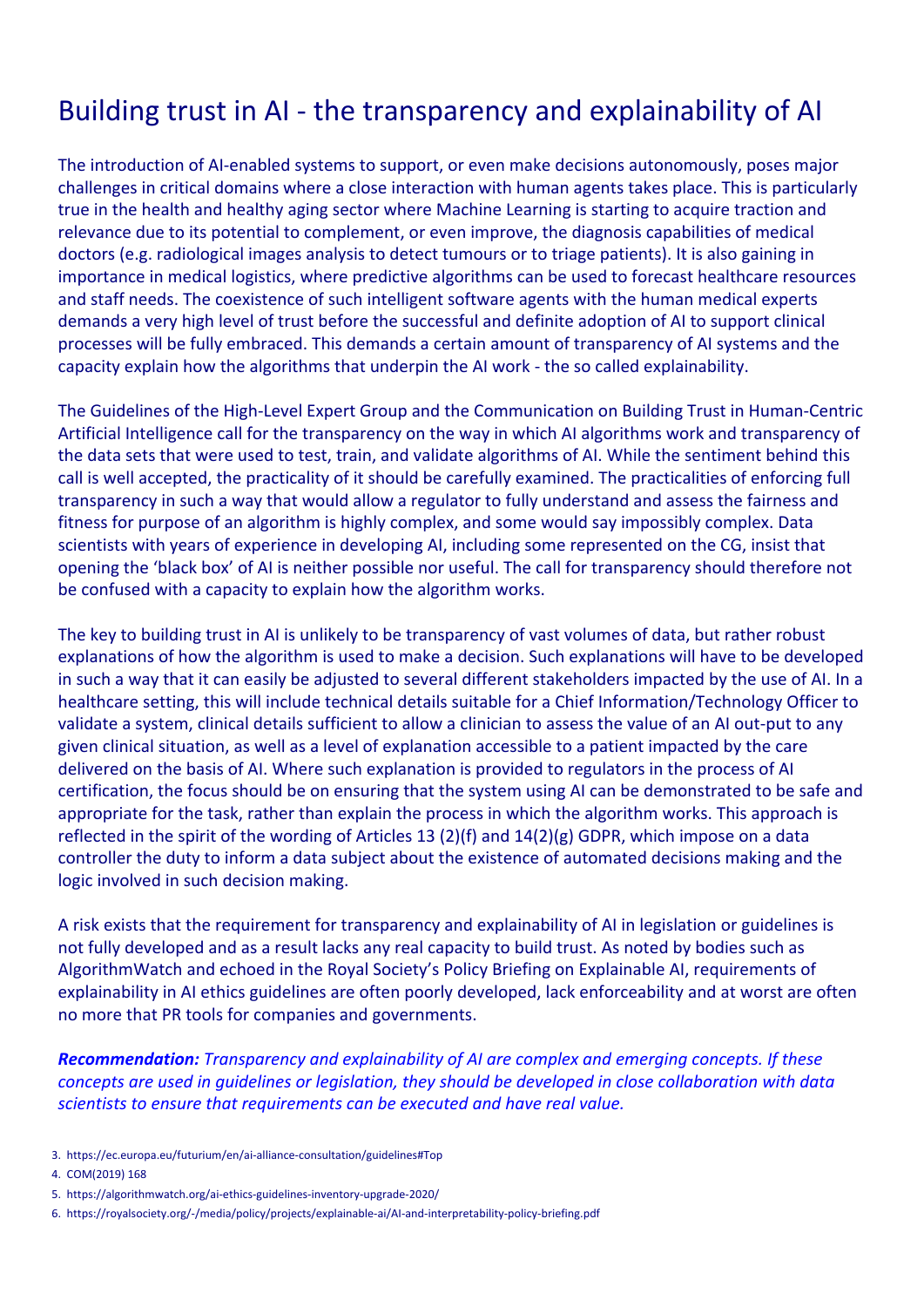#### *International developments*

Internationally, much work is being undertaken on explainability, transparency, and more generally ethics for AI in health innovation. The WHO and ITU have engaged in the development of an international framework for AI assessment and invited EU initiatives and EU policymakers to actively take part in this (see international dimension below). Europe must continue to play an active role in international collaborations to develop trustworthy AI in order that EU innovators can benefit from globally aligned ethical approaches, insofar as these are compatible with fundamental European values.

### Risk management

Healthcare and life sciences in the EU are familiar with extensive quality and risk management processes, that are, to a large extent, set out in EU level legislation. This includes legal requirements on the way in which clinical trials are set up, undertaken and reported, ex-ante risk and ethical assessments, post-market surveillance, post-clinical trials and mandatory reporting of issues to competent authorities. With the Medical Device Regulation (MDR) and In-Vitro Device Regulation (IVDR), these processes have been extended and sharpened. On the one hand this implies greater costs and bureaucracy, on the other hand this demands better data collection and more use of data analytics (i.e. AI). It also requires closer collaboration between users/buyers and suppliers/manufacturers, and greater possibility for differentiation based on evidence about safety, data protection, and effectiveness.

Importantly, the changes introduced by MDR/IVDR are based on extensive experience in the field and seek to correct several shortcomings that have in the past led to medical device recalls. Also important is that extensive experience and corresponding formal governance exists to involve stakeholders - notably the end-users concerned, the patients. There is also a huge market-led, bottom-up informal reporting on devices, medication, treatments, etc., such as by patient groups, online platforms such as PatientsLikeMe, but also by medical device and medicines suppliers and intermediaries such as pharmacies. In addition, some guidance exists for device + service combinations, namely for mobile health (mHealth). These, however, may have to be updated for AI in mHealth.

Current evidence of timescales, flexibility and costs show a growing tension concerning the level of reporting required and the time and costs this implies. It is questioned if the level poses an unnecessary burden on product developers, and thus creates a delay in the capacity of industry to respond to urgent health needs. Certification costs are high except for low-risk products/services (such as MDR Class I); timescales for adaptation of existing certification are in the order of years whereas with self-learning software turnaround times of months are necessary; and flexibility is low due to lack of sense of urgency and, as is sometimes claimed, lack of skills in notified bodies.

Recently, however, under pressure to increase flexibility to cope with COVID-19, additional interpretation of the rules has been issued, such as skipping certain steps in clinical trials, post-delivery validation and parallelising steps in validation for certification (exemption in various forms from device regulations have been approved by the UK, Australia, Singapore or China).<sup>7,8</sup>

<sup>7.</sup> https://www.gov.uk/guidance/exemptions-from-devices-regulations-during-the-coronavirus-covid-19-outbreak 8. https://www.tga.gov.au/exemption-coronavirus-covid-19-medical-devices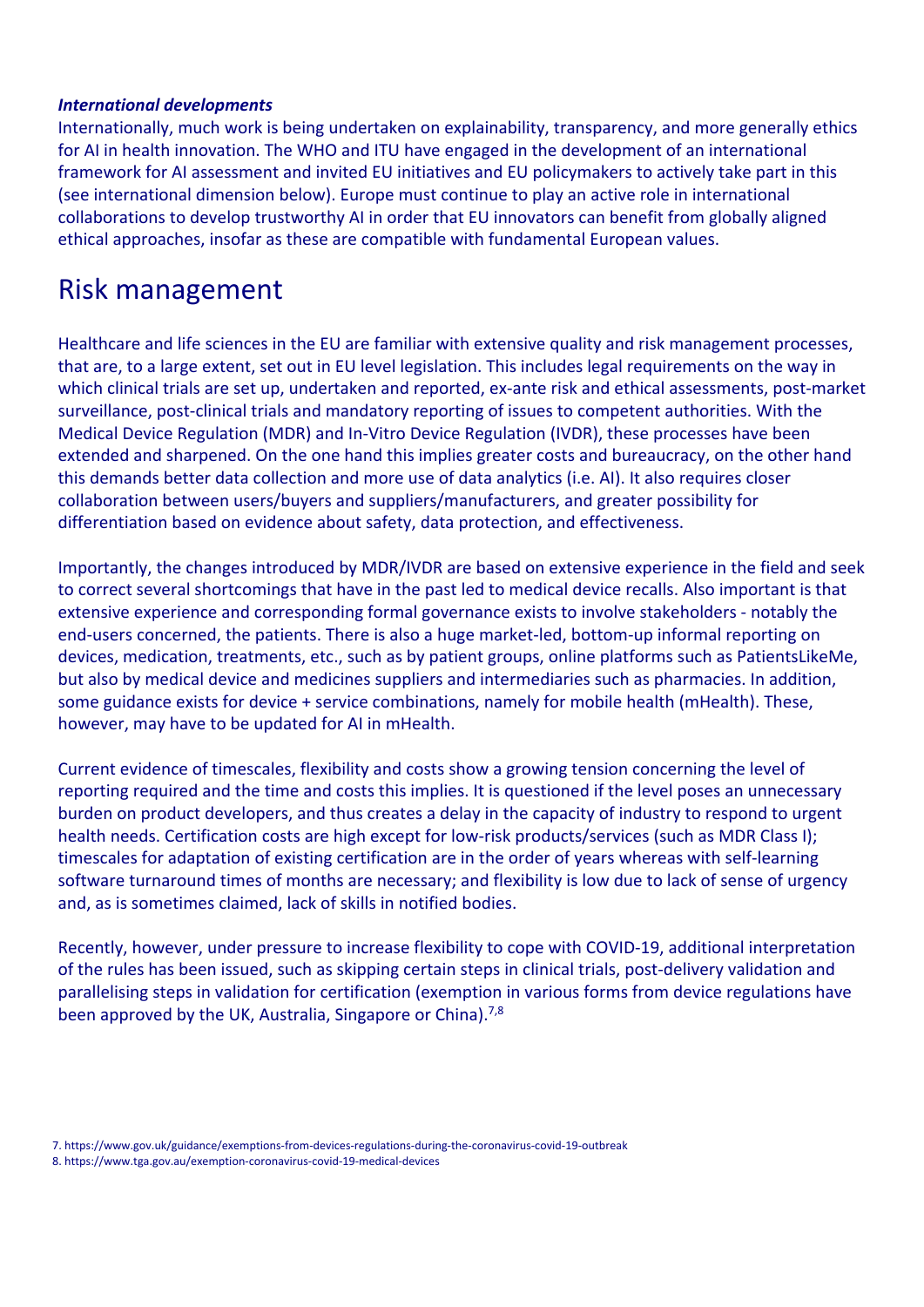Moreover, important complements to traditional certification procedures are emerging, notably the preCert and Algorithmic Change Protocol approaches of the FDA and the FDA's online tool to request feedback regarding the category and regulation that applies to a certain device and with an affordable cost, which simplifies the application process.

The above suggests that the field of health is rich with experience and is also experimenting with renewal while the main needs are to:

- i. Adapt to the reality of AI
- ii. Respond to the speed of digital developments
- iii. Respond fast to emergency health challenges

Therefore, the focus of regulatory steps in AI and data policy should not do away with existing responsible risk management in health innovation, but rather follow a commensurate approach for this field, namely tuning existing approaches to the reality of AI, allow for rapid and responsible innovation, and raise the level of understanding and collaborate on common approaches and facilities.

*Recommendations: Ensure that the existing rules, procedures and processes are tuned to the reality of AI and data, while maintaining responsible risk management, - including accountability, reporting, auditability - by:* 

- *i. Assessing timescales, flexibility and costs when applied to individual products*
- *ii. Developing standardised and openly available risk management approaches for cyber-security, safety (in close cooperation with ENISA), and robustness issues related to AI in health; and learning from approaches such as pre-market clinical trials and post-market pharmacovigilance*
- *iii. Promoting international EU cybersecurity work for health innovation and involve EIT Health experience*
- *iv. Launching a standardisation mandate for AI risk management at process level (ex-ante, ex-post)*
- *v. Speeding up collaboration with EMA and HMAs in EU level efforts on applicability/adaption of existing legislation and in the development of health dataspaces*

#### **International developments**

Internationally a trend is to develop process-oriented risk management for AI-based solution, next to additional product/device-oriented certification for security. For cybersecurity, work being done in Europe by ENISA which itself is in support of the EU Cyber Act lends itself for internationalising. EIT Health can play a role in this, given that many of its members are active internationally and have insight in cybersecurity rules in several countries.

In comparison to the USA, where the FDA has issued guidance on AI, a similar guidance from the EMA does not exist in Europe. Nevertheless, the EMA has started work on AI (such as in a big data taskforce with the HMAs) and has identified AI and (big) data in its regulatory landscape for 2025. The EMA also prioritises international cooperation. Nevertheless, the timescales of progress with the EMA seem long compared to the USA (and possibly also other countries such as China or Canada).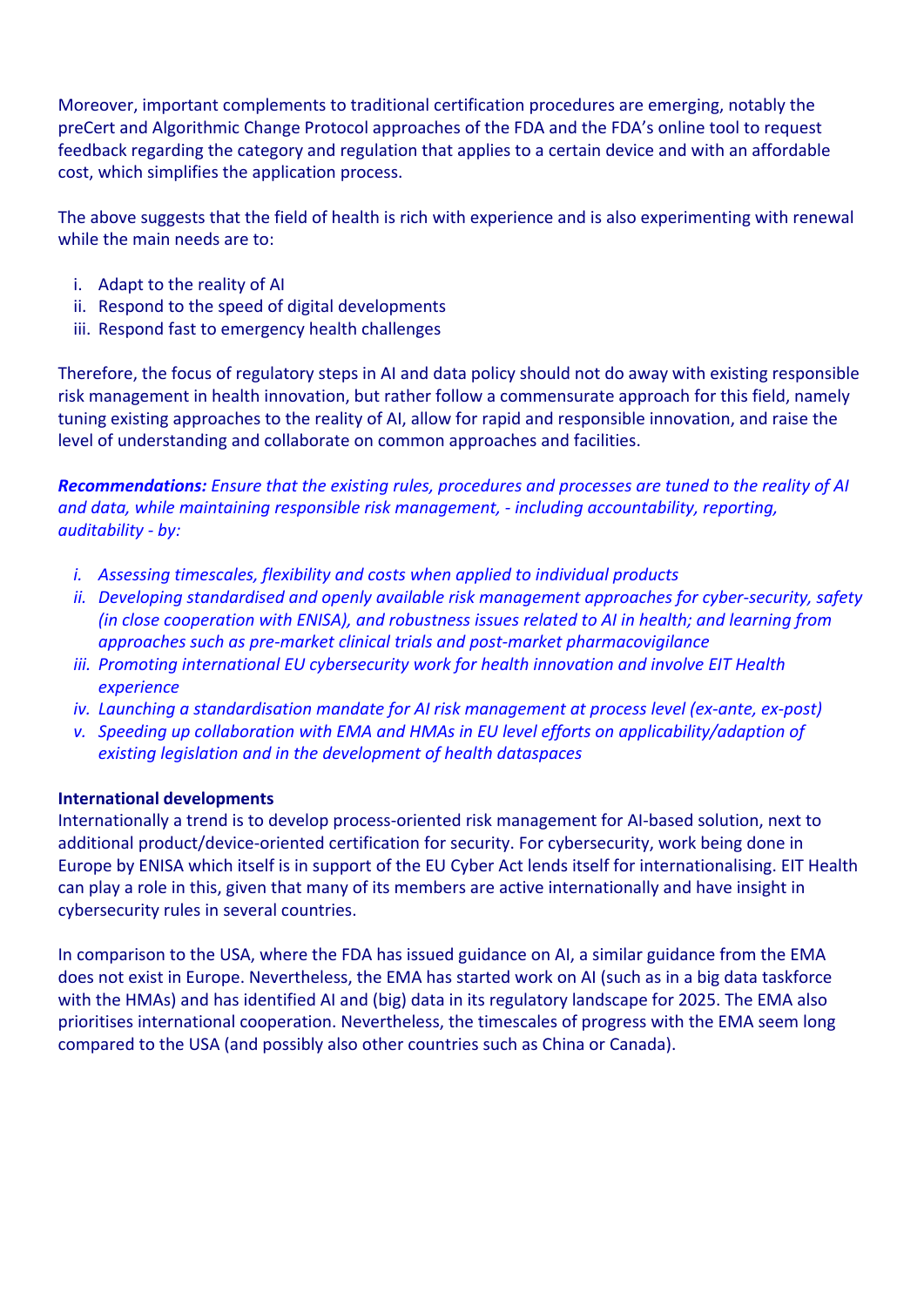## Applicability and application of existing medical/health legislation, including liability

Existing legislation such as MDR and IVDR poses two problems for AI and data policy: these laws assume that the device is a fixed item and do not foresee it to be dynamically changing as the related AI software through self-learning changes the device's performance or even changes its functionality, and they do not address medical / health services whereas increasingly data and AI enable health-as-a-service. In relation to the first point, an additional issue is that the certification lead times of current legislation are very long compared to the speed of development of AI and big data analytics.

However, the COVID-19 crisis has shown ways to reduce lead times, such as by parallelising steps, working with rapid review panels, rapid iteration between manufacturer and certifying body, restricted use processes (without breaking the law, obviously). For example, the UK allowed for temporary placement in the market of under-certified devices, with the obligation to label them, track their performance, and remove them from usage and/or submit them to full certification once the COVID-19 crisis is over.<sup>9</sup>

The diagram below illustrates reducing approval lead-time:<sup>10</sup>



Overview of Medicines and Healthcare products Regulatory Agency (MHRA) restricted use approval process

Figure 1: Accelerated medical devices approval by UK MHRA (source: Financial Times)

9. MHRA specification for Rapidly Manufactured Ventilator System, 10.4.20, https://assets.publishing.service.gov.uk/government/uploads/system/uploads/ attachment\_data/file/879382/RMVS001\_v4.pdf

10. In this case from 6 months to 6 days in the UK, of course justified by the corona urgency. It is not suggested that such radical reduction should be the norm.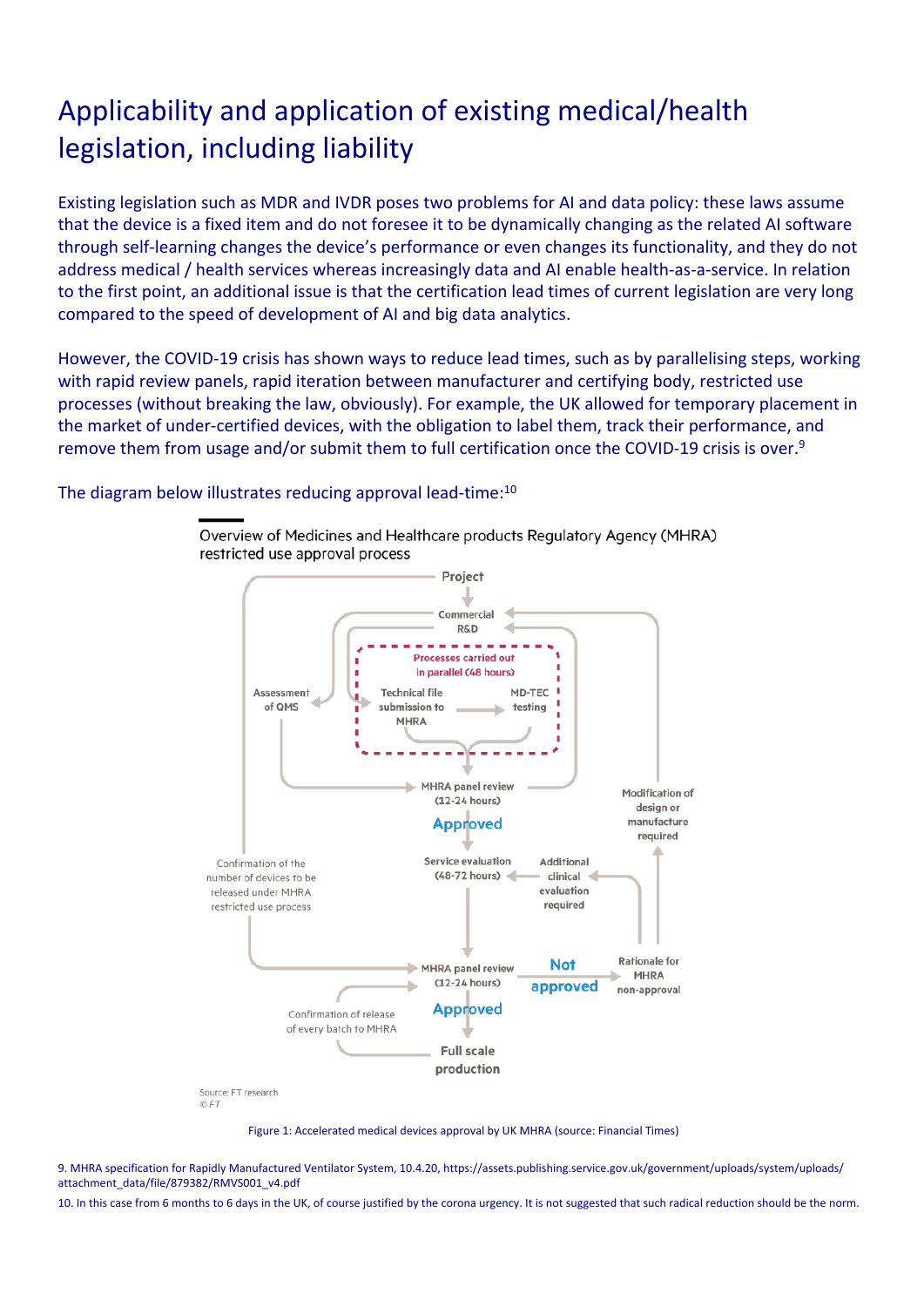#### *Recommendations:*

- *i. Speed up certification of AI-enabled<sup>11</sup> medical devices, applying lessons learned from the COVID-19 crisis; this should be open to address all steps of product/service development, validation and deployment.*
- *ii. Develop approaches such as preCert and ACP and, once agreed upon, interpret class II and class III certification of the AI-part of devices as being adequately covered by compliance with these approaches; while doing so also keep in mind possible extension to non-AI software devices*
- *iii. Clarify in these approaches the coverage of software-only devices (also non-AI ones) and consider software terms such as 'iterations' development and deployment and explain applicability (or not) of manufacturing terms in current legislation*
- *iv. Clarify the demarcation between manufacturers and professional users of liability for AI-enabled medical devices in the application of current legislation*
- *v. Clarify which AI-enabled devices are covered by existing human oversight obligations.*

CG members also stress improvements that should be made in medical device certification, namely:

- Reduce the costs for the certification process
- Create better and understandable documentation regarding the certification process
- Create mechanisms to facilitate the execution of clinical trials for startups, SMEs and research centers

Needs are also signaled beyond the current MDR: a new category for medical devices that are not used directly with humans or in critical/vital processes (e.g. surgeries, patients' control); and a single certification process for the whole European Union.

For the problem mentioned above, namely that AI/data-enabled health-as-a-service is not covered by EU legislation, there is no obvious solution. There are parallels, however, to the development of health websites and (data protection) issues raised on mHealth, where codes of conduct, labelling and benchmarking have been applied, rather than, for good reasons, EU legislation. Similar approaches can be pursued here, so, rather than aiming for EU legislation:

#### *Recommendations:*

- *i. Extend Codes of Conduct such as previously developed for mHealth to also cover AI/dataenabled health services; with associated self-regulatory labeling (not for high-risk AI)*
- *ii. Update health website guidance, labeling and benchmarking to address AI-enablement, with specific attention to AI transparency*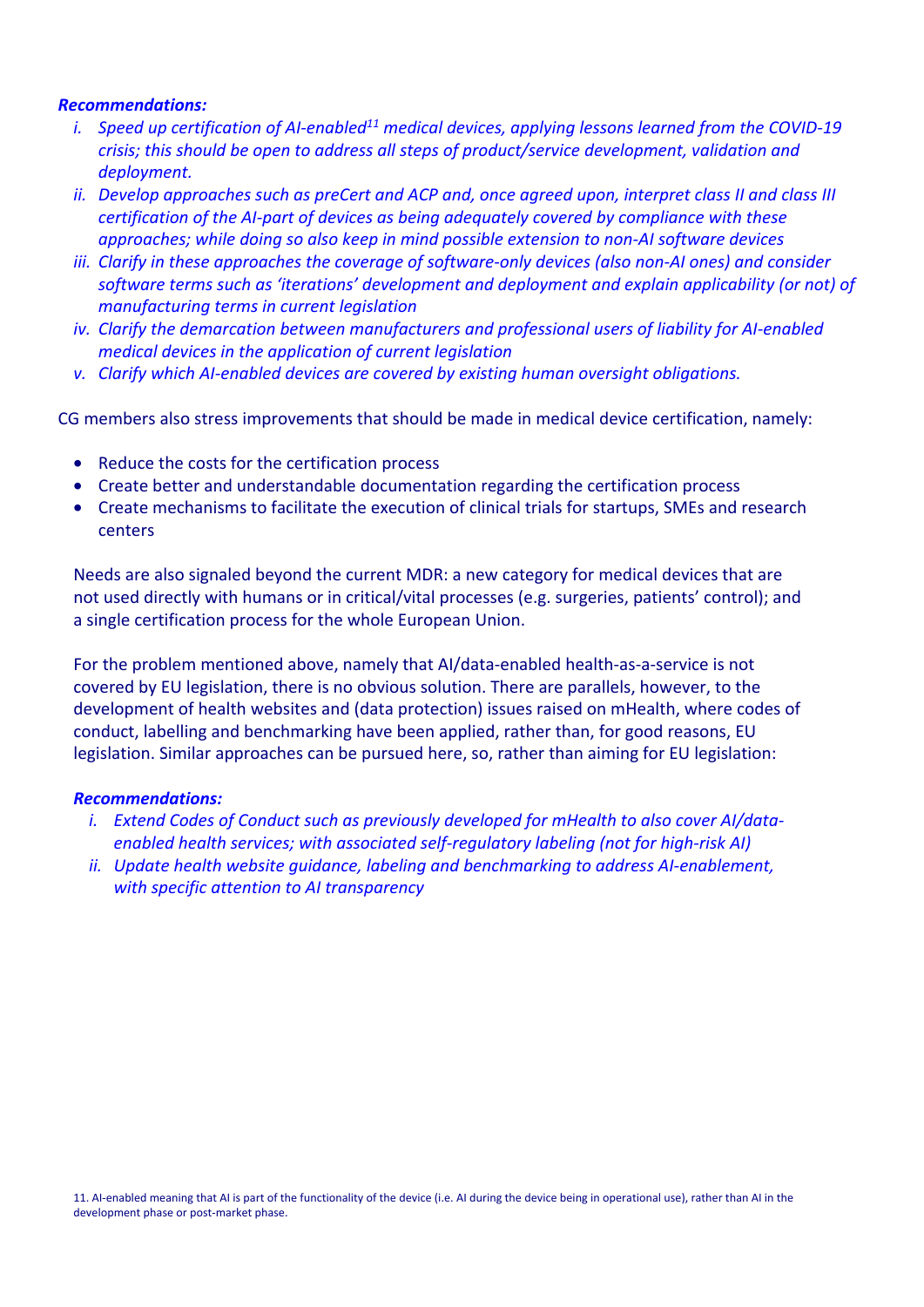### The wider international dimension

An important political framing of the recommendations related to international comparison is the sovereignty issue: Europe risks losing economic sovereignty by lagging behind others in in AI and data innovation in the health business and is already confronted with serious weaknesses in health sovereignty in the COVID-19 crisis, which has become a political hot topic.

The data issues (availability, access, interoperability, quality) are closely linked to data space initiatives. In international comparison the impression is that data space initiatives in the USA are quite limited, but they should be compared to the proposed EU level initiative and national initiatives, such as the Finnish MyData.

From time to time the view is expressed, by the pharma industry amongst others, that Europe is (still) attractive because it has high-quality and long-run, longitudinal data. However, EU policymakers would make a risky assumption if they take positive statements about Europe's current strengths in health data and health innovation at face value.

It is recognised that, in the USA, important instances of excellent data collection and data collectors exist, such as Kaiser Permanente, or, in the COVID-19 case as a global data collector, the John Hopkins University. It is also noted that deficiencies in data quality have emerged in some European countries during the COVID-19 crisis.

US-based firms dominate the market of health record management systems (EHR/EMR). Building on that strong position, they extend into AI-based solutions and data-analytics. Helped by favorable financial and regulatory environments they attract health and pharmaceuticals talent and research. Developments with similar effect, though different in governmental support, are happening in China. The consequence is a creeping erosion of Europe's sovereignty, which in the long run means loss of autonomy in industry and jobs, and already, painfully manifests itself during the current health crisis.

On AI explainability/liability an important link exists to medical device regulation, as software as a medical device (SaMD) has seen much regulatory development in the USA. These developments are often seen by the industry as very helpful even if the guidance is not considered to be flawless and complete. The EMA/ HMA Big Data Taskforce has provided guidance but this is at a very high level and not yet concrete and usable for the practice of health innovation, in contrast to the FDA guidance. The same holds for EMA's 2025 regulatory perspective. As mentioned, the WHO and ITU have engaged in the development of an international framework for AI assessment of medical devices.

The EU urgently needs to connect to such international developments yet avoid getting stuck into long and unwieldy processes, procedures and requirements.<sup>12</sup> This suggests investigating a more generalised approach.

12. Some Group Members point out that current international standards such as ISO 13485 for medical devices are possibly not suitable to incorporate AI requirements because of these reasons.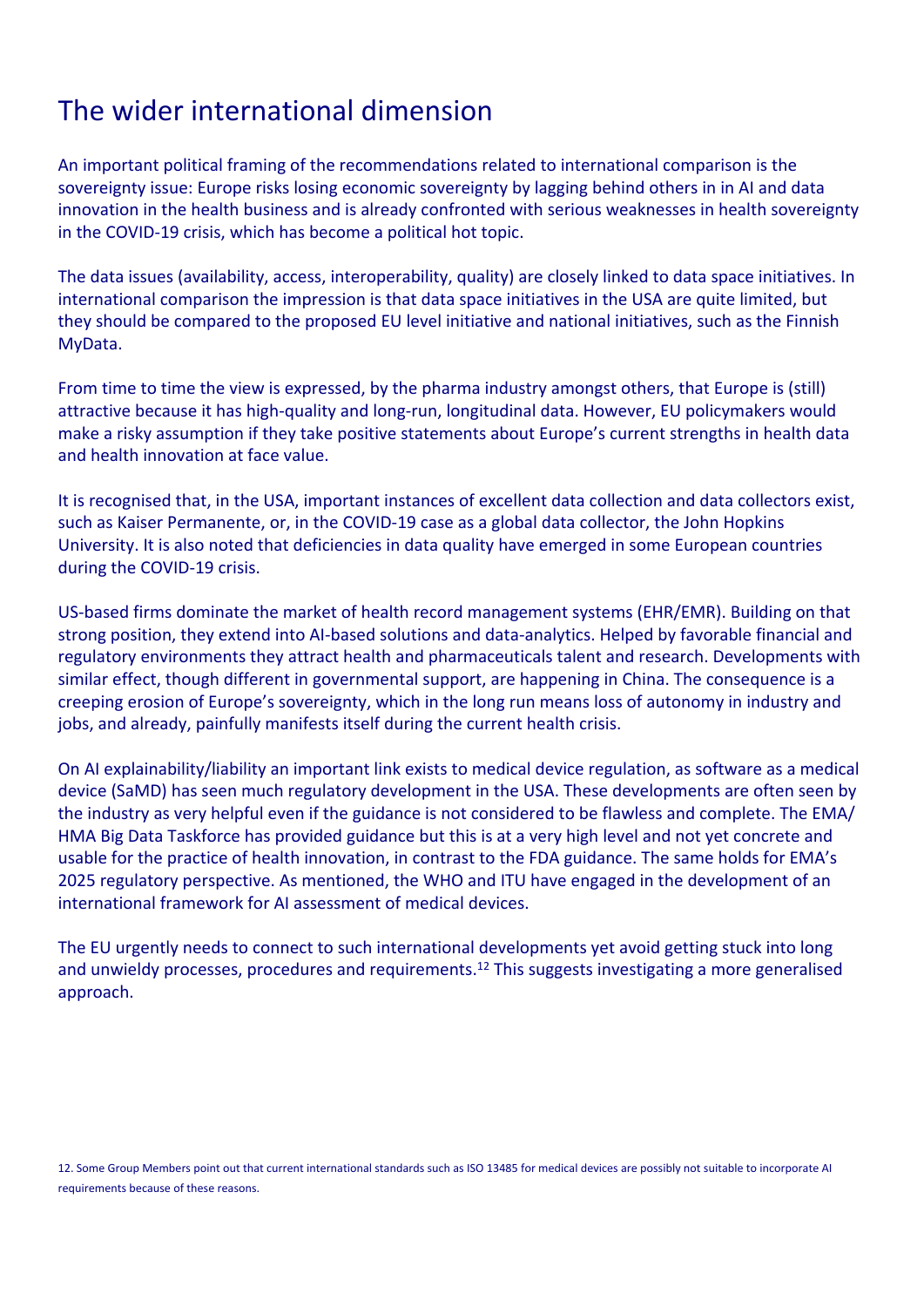#### *Recommendations:*

- *i. FDA or similar (EU-adapted) AI guidance should be put to the test asap in Europe, such as by EIT Health in collaboration with EMA/HMA*
- *ii. Launch a comparative study into current health data quality, addressing at least EU, USA and China*
- *iii. Define and apply quality criteria and metrics for data and AI that can be used for international comparison*
- *iv. Define other international comparison benchmarks for data, such as speed and costs of data access, data availability; and define targets for the EU*
- *v. Pursue standardisation of AI benchmarking and AI-certification for health devices, products and services, also internationally Consider to do so with a more generic scope than health*

### **Conclusions**

The issues discussed above suggest that to address the challenges raised in the EC's Data Strategy and AI White Paper, we need systematic and sustained learning, flexible experimentation, and education in the world of health and healthy ageing in Europe. We also and urgently need to reinforce and innovate in the collaboration and sharing of assets (such as Health Dataspaces) of all actors in health in Europe, in particular of innovators and regulators.

We believe that all oft hese issues provide an ideal opportunity to explore the potential of sandboxing or anticipatory regulation approaches.

The inclusion of industry partners, innovators and end-users in developing regulation through regulatory sandboxing or anticipatory regulation<sup>13</sup> is gaining traction for both horizontal issues, such as data protection<sup>14</sup> as well as in verticals such as financial services<sup>15</sup> and energy.<sup>16</sup>

Core characteristics of anticipatory regulation are set out in NESTA's report 'Renewing Regulation'.



13. https://www.nesta.org.uk/feature/innovation-methods/anticipatory-regulation/

14. https://ico.org.uk/for-organisations/the-guide-to-the-sandbox-beta-phase

16. Singapore (energy) sandbox guidelines https://www.ema.gov.sg/cmsmedia/EMA%20Regulatory%20sandbox%20-%20Consultation%20Paper\_final.pdf

<sup>15.</sup> ttps://eba.europa.eu/sites/default/documents/files/documents/10180/2545547/154a7ccb-06de-4514-a1e3-0d063b5edb46/JC%202018%2074%20Joint %20Report%20on%20Regulatory%20Sandboxes%20and%20Innovation%20Hubs.pdf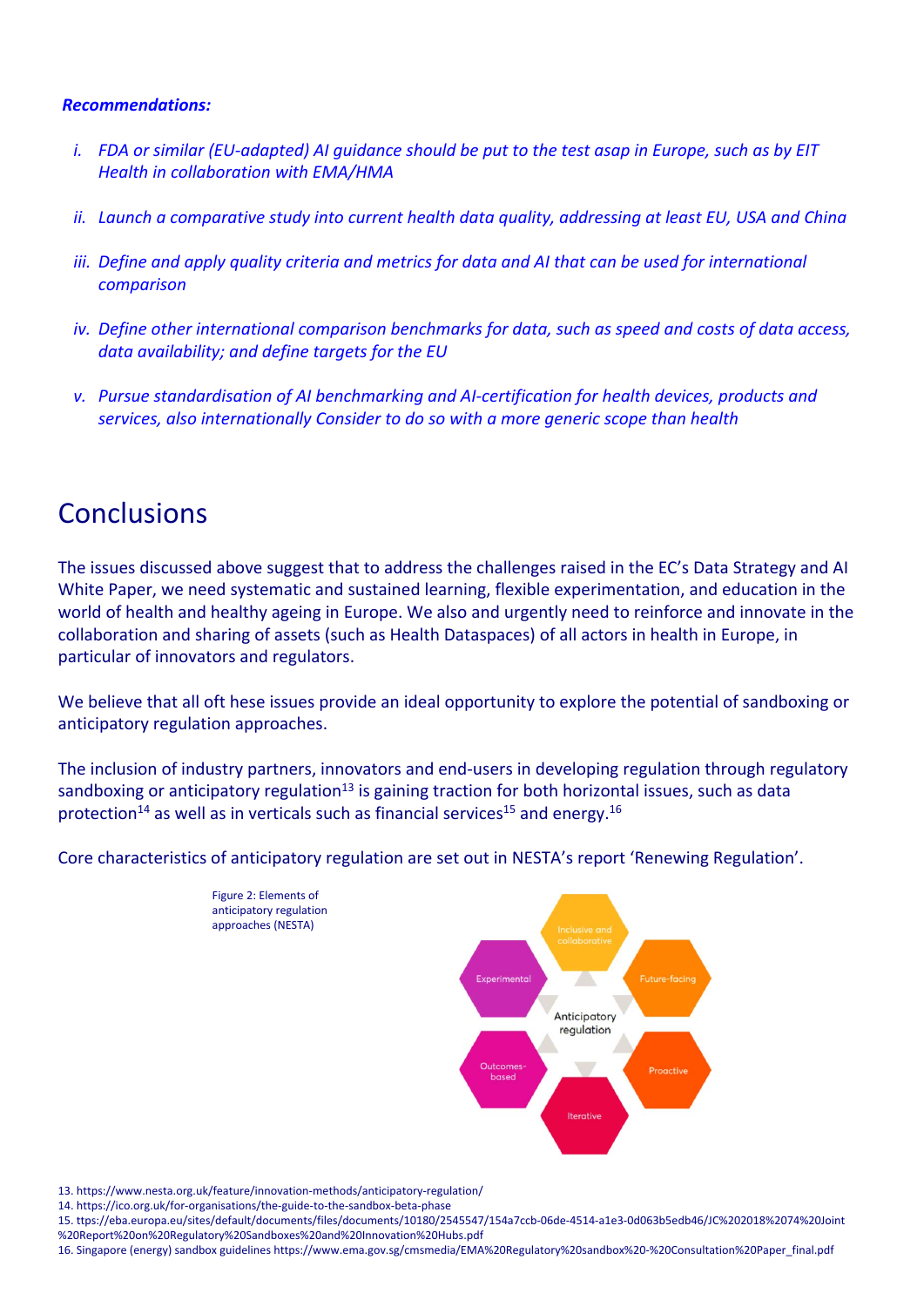Nevertheless, sandboxing is not a knight on a white horse. Such an approach should be carefully assessed and be part of a learning system approach itself. It needs to be monitored on time-to-market and risk management to ensure that it contributes to both fast and responsible innovation.

EIT Health can draw on its wide range of partners and build on its well-established experience as an innovation facilitator for product and service innovation, pioneer of professional education, and promoter of the health/aging entrepreneurship ecosystem. Within EIT Health, developers can test their capacity to comply with the wide range of new regulatory standards that digital innovation in healthcare demands, and regulators can test the user-friendliness of proposed regulatory tools.

In this context the Consultative Group considers that sensible innovation-regulation sandboxing in EIT Health may consist of an iterative and collaborative set of activities. These would support EU level policy with access to the real-life experiences of some the European Union's most innovative companies and researchers. The aim would be to support a new approach to policy and regulation development for innovative, sustainable, accessible and equitable healthcare and healthy ageing across the EU. This could be developed as a three-step process in which EIT Health could work with its partners to:

- 1. **Learn** from the health innovation community 'coal face' to **inform** policymakers and regulators about the needs of the community $17$
- 2. **Test and validate** support tools to existing legislation, such as codes of conduct, risk management procedures; and support initiatives to test 'pre-guidance and pre-legislation', that is, experimental rules that anticipate future codes of conduct, self-regulation or actual legislation, in areas where the policymakers foresee or anticipate possible future rule-making
- 3. **Educate and support** the health innovation community on the use of guidance and legislation, thereby continuously learning from the community where further policy and regulatory needs are perceived to exist



Such innovation-regulation sandboxing can be seen as a possible approach to complement and also to combine the rich set of innovation activities in EIT Health.

<sup>17.</sup> This exercise with the EIT Health Consultative Group is an example.